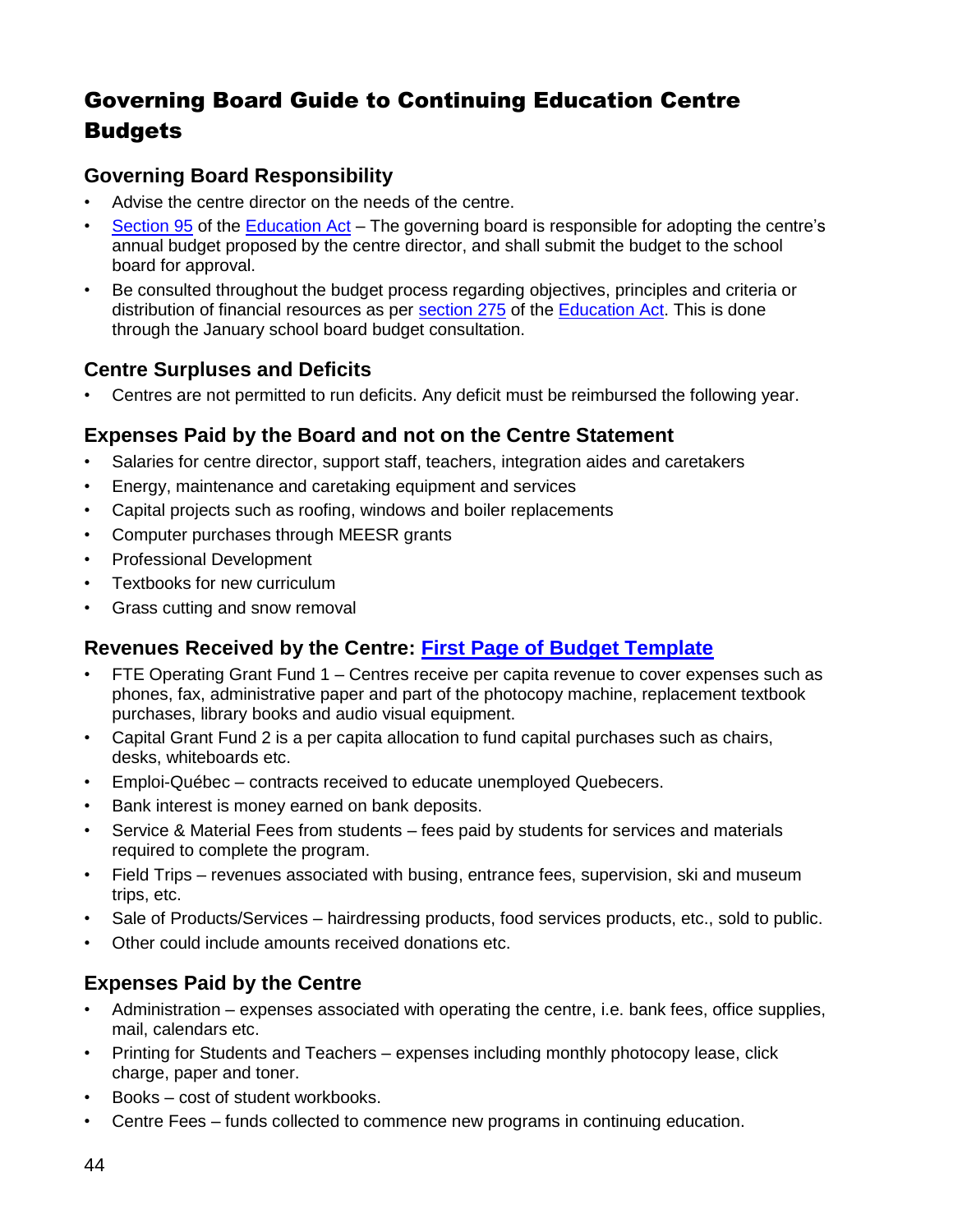- Field Trips defined in Policy 3.8 [Extra-Curricular Activities and Field Trip Policy](http://www.lbpsb.qc.ca/content/policies/Extra_Curricular_and_FieldTrip_Policy_Eng_Jun29_09.pdf) as (centre)-sponsored, first-hand educational experiences for students taking place off the (centre) premises that supplement class activities
- Materials and Supplies/Contracts are any materials, supplies or contracts paid for by the centre.
- Publicity includes any radio, television, newspaper, circular or other advertising paid for directly by the centre.
- Computers include hardware, printers, and cartridges. Computers purchased through fundraising are included in this cell. Computers and smart boards purchased through MEESR grant are not included on the centre income statement.
- Capital includes purchases such as chairs, desks and other local initiatives. When new classes are opened the board assumes the cost of desks and chairs.
- Repairs and Maintenance centre initiated small maintenance jobs such as painting of an office, addition of electrical plugs for a smart board, soundproofing of a room.
- Other is for expenses not identified elsewhere.
- Contingency an amount set aside to deal with potential shortfalls due to reduced enrollment etc.

#### **Net Results**

Net Results is the actual or budgeted surplus or deficit for the school year. This may be an intentional budgeted deficit if the centre is carrying forward a surplus or had funds held in trust from the previous school year. The expenses for the in trust items would be indicated as current year expenses. The centre might also budget a surplus had they been carrying a deficit from the prior year.

## **[Second Page of the Budget Template](#page-3-0)**

- In Trust Reserve Prior Year Amount set aside from the prior year which qualifies as In Trust such as donations in memoriam for graduation or PPO fundraising. This amount should be reduced in the subsequent year, as an expense will be entered for the donation for the graduate. i.e. \$1,000 donation with \$100 used annually would be reduced to \$900 the following year with the \$100 being shown as an expense. However new donations might be received which would increase the In Trust until they are expensed in subsequent years.
- Net results current year is taken from the bottom of the first page of the document.
- Accumulated Surplus/Deficit Prior Year Amount a centre had available as a surplus or deficit from prior years, not necessarily from the last year but could be accumulated over many years. This amount is calculated AFTER the In Trust amounts are deducted. Therefore it does not include amounts received as donations or PPO.
- Subtotal is the combined amounts of the in trust reserve prior year, plus (or minus if in deficit) the results of the current year, plus the accumulated surplus/deficit prior year.
- Less In Trust Current Year amount set aside from the current year which qualifies as In Trust such as donations in memoriam for graduation or PPO fundraising.
- Non-Reserved Accumulated Surplus the subtotal minus in trust current year leaves the surplus or deficit available to the centre for the subsequent year.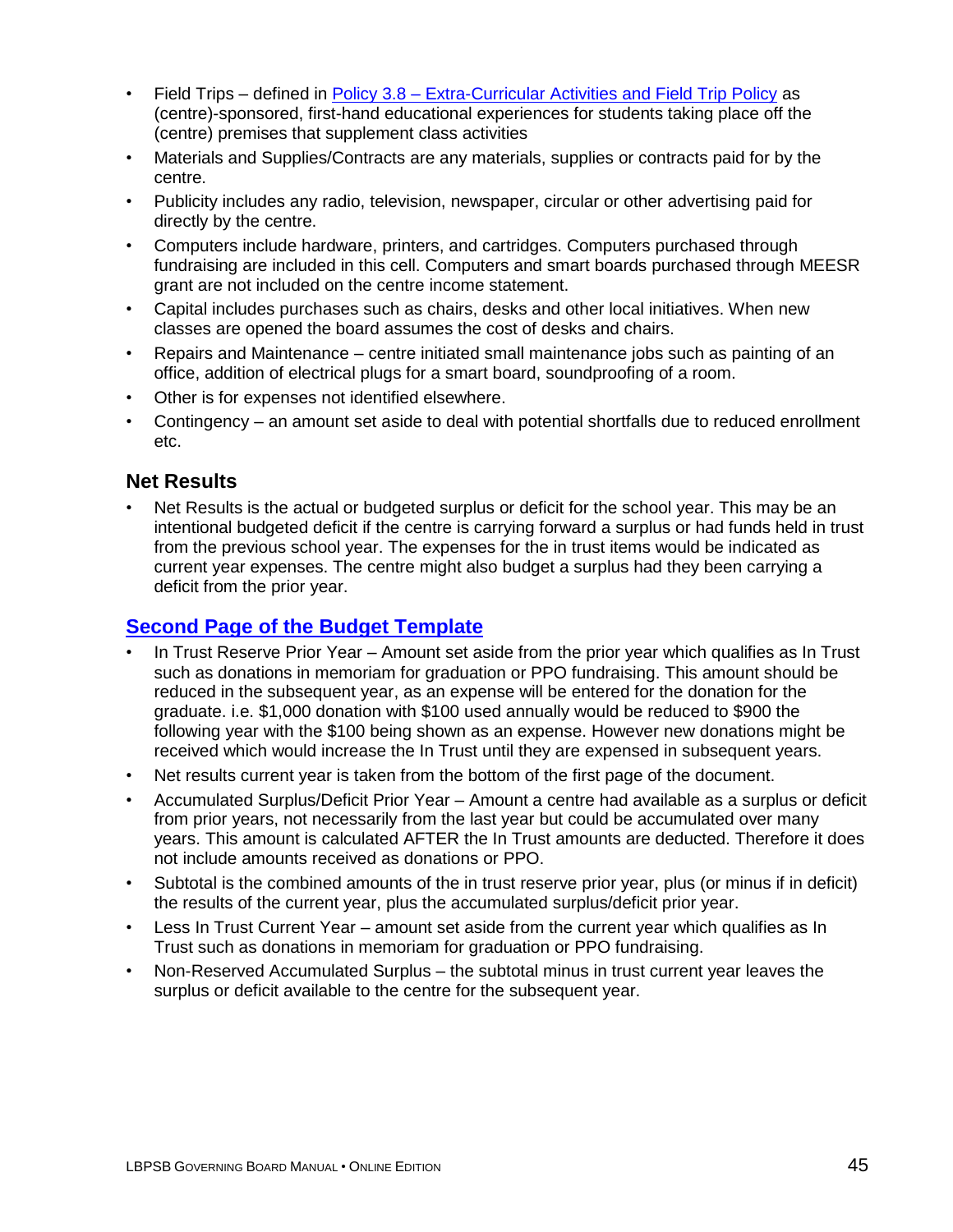#### **Table 7: Budget Template Continuing Education Centre**

<span id="page-2-0"></span>

| <b>FTE ENROLMENT</b>                         |                         |                          |           |                                             |    |                                                |                         |                                   |    |                                                   |
|----------------------------------------------|-------------------------|--------------------------|-----------|---------------------------------------------|----|------------------------------------------------|-------------------------|-----------------------------------|----|---------------------------------------------------|
|                                              | Actual<br>2013-2014     |                          |           | June Proposed<br><b>Budget</b><br>2014-2015 |    | November<br><b>Revised Budget</b><br>2014-2015 |                         | March 31st<br>Actual<br>2014-2015 |    | May - June<br><b>Proposed Budget</b><br>2015-2016 |
| <b>REVENUES</b>                              |                         |                          |           |                                             |    |                                                |                         |                                   |    |                                                   |
| FTE Operating Grant FUND 1                   |                         |                          |           |                                             |    |                                                |                         |                                   |    |                                                   |
| <b>Capital Grant FUND 2</b>                  |                         |                          |           |                                             |    |                                                | \$                      | 오시                                |    |                                                   |
| Emploi-Québec                                | \$                      | ÷                        |           |                                             |    |                                                | \$                      | ٠                                 |    |                                                   |
| <b>Bank Interest</b>                         | \$                      | ÷                        |           |                                             |    |                                                | \$                      | ÷.                                |    |                                                   |
| Service & Material Fees from students        | $\overline{\mathsf{s}}$ | $\sim$                   |           |                                             |    |                                                | \$                      | $\sim$                            |    |                                                   |
| <b>Field Trips</b>                           | \$                      | υ                        |           |                                             |    |                                                | \$                      | Д                                 |    |                                                   |
| Sale of products / services                  | \$                      | $\overline{\phantom{a}}$ |           |                                             |    |                                                | \$                      | $\blacksquare$                    |    |                                                   |
| Other                                        | \$                      | ۰                        |           |                                             |    |                                                | \$                      | ۰                                 |    |                                                   |
| <b>TOTAL REVENUES</b>                        | \$                      | $\blacksquare$           | \$        | 誉                                           | \$ |                                                | \$                      |                                   | \$ |                                                   |
| <b>EXPENSES</b>                              |                         |                          |           |                                             |    |                                                |                         |                                   |    |                                                   |
| <b>Administration</b>                        | \$                      | ×,                       |           |                                             |    |                                                | \$                      | $\blacksquare$                    |    |                                                   |
| <b>Printing for Students and Teachers</b>    | \$                      | $\overline{\phantom{a}}$ |           |                                             |    |                                                | \$                      | ۰                                 |    |                                                   |
| <b>Books</b>                                 | $\frac{1}{2}$           | $\overline{\phantom{a}}$ |           |                                             |    |                                                | \$                      | ۰                                 |    |                                                   |
| <b>Center Fees</b>                           | \$                      | -                        |           |                                             |    |                                                | \$                      | $\blacksquare$                    |    |                                                   |
| <b>Field Trips</b>                           | \$                      | $\blacksquare$           |           |                                             |    |                                                | \$                      | ÷.                                |    |                                                   |
| <b>Materials and Supplies/Contracts</b>      | \$                      | $\blacksquare$           |           |                                             |    |                                                | \$                      | $\blacksquare$                    |    |                                                   |
| <b>Publicity</b>                             | \$                      | $\overline{\phantom{a}}$ |           |                                             |    |                                                | \$                      | $-$                               |    |                                                   |
| <b>Computers</b>                             | \$                      | $\overline{\phantom{a}}$ |           |                                             |    |                                                | \$                      | ٠                                 |    |                                                   |
| Capital                                      | \$                      | $\blacksquare$           |           |                                             |    |                                                | \$                      | $\blacksquare$                    |    |                                                   |
| <b>Repairs and Maintenance</b>               | $\frac{1}{2}$           | -                        | <b>NA</b> |                                             |    |                                                | $\overline{\mathbf{e}}$ | $\blacksquare$                    |    | <b>NA</b>                                         |
| Other                                        | \$                      |                          |           |                                             |    |                                                | \$                      |                                   |    |                                                   |
| Contingency * (maximum 5% of total expenses) |                         | <b>NA</b>                |           |                                             |    |                                                |                         | <b>NA</b>                         |    |                                                   |
| <b>TOTAL EXPENSES</b>                        | \$                      | $\blacksquare$           | \$        |                                             | S  |                                                | \$                      |                                   | \$ |                                                   |
| <b>NET RESULTS</b>                           | \$                      | ۰                        | \$        |                                             | S  |                                                |                         | н                                 | \$ |                                                   |

\* Contingency is an amount set aside for unexpected expenses during the year or to compensate for reductions in enrollment etc.

Printed on 08/01/2015